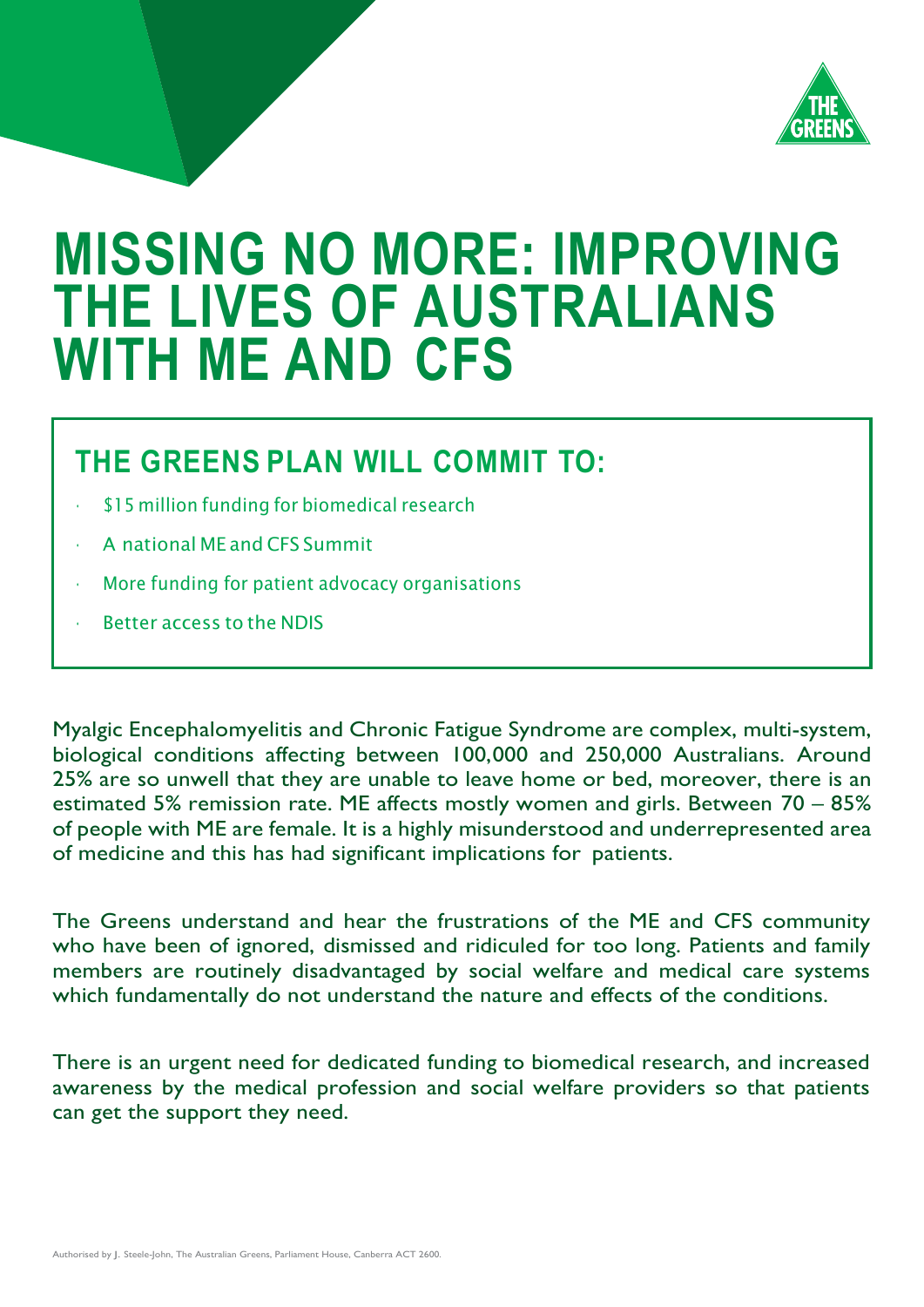

#### **\$15 MILLION FUNDING FOR BIOMEDICAL RESEARCH**

Australian scientists are leading the world in ME and CFS research. By funding biomedical research into ME and CFS, the Australian Government can improve diagnosis and treatment. Australia is in danger of losing the head start we have if we don't support homegrown research.

The Greens would create a \$15 million fund which would be administered by the National Health and Medical Research Council (NHMRC). This funding would enable Australia's ME and CFS experts to continue and expand research in areas such as:

- A diagnostic test for ME and CFS
- Understanding differences in metabolites
- Pharmaceutical trials for the identified calcium channel ion defects
- Identifying ways to improve the mitochondrial function of people with ME
- Genomics studies to understand how variation in a genotype relates to changes in the phenotype at the molecular or cellular level

#### **NATIONAL ME AND CFS SUMMIT**

For years patients have been denied care and have suffered discrimination due to outdated and poorly formulated medical guidelines. The NHMRC has established the ME/CFS Committee to look into research, identify research gaps, advise on status of clinical guidelines and requirements and opportunities for improved guidelines.

They are expected to recommend new guidelines and it is essential that these guidelines are followed, and that they form the basis of policy responses to support patients and their families.

To enable this, the Greens will convene a national ME and CFS Summit bringing together the patient advocacy groups, biomedical researchers, clinicians, and key government bodies including the National Disability Insurance Agency (NDIA), the Department of Human Services (DHS) and the Department of Social Services (DSS).

The agenda of this summit will be created by way of a process of codesign with patient advocacy groups. The goal of this forum will be to create a pathway towards patient-focused policy settings which support evidence-based medical treatment and social supports to enhance patient well-being.